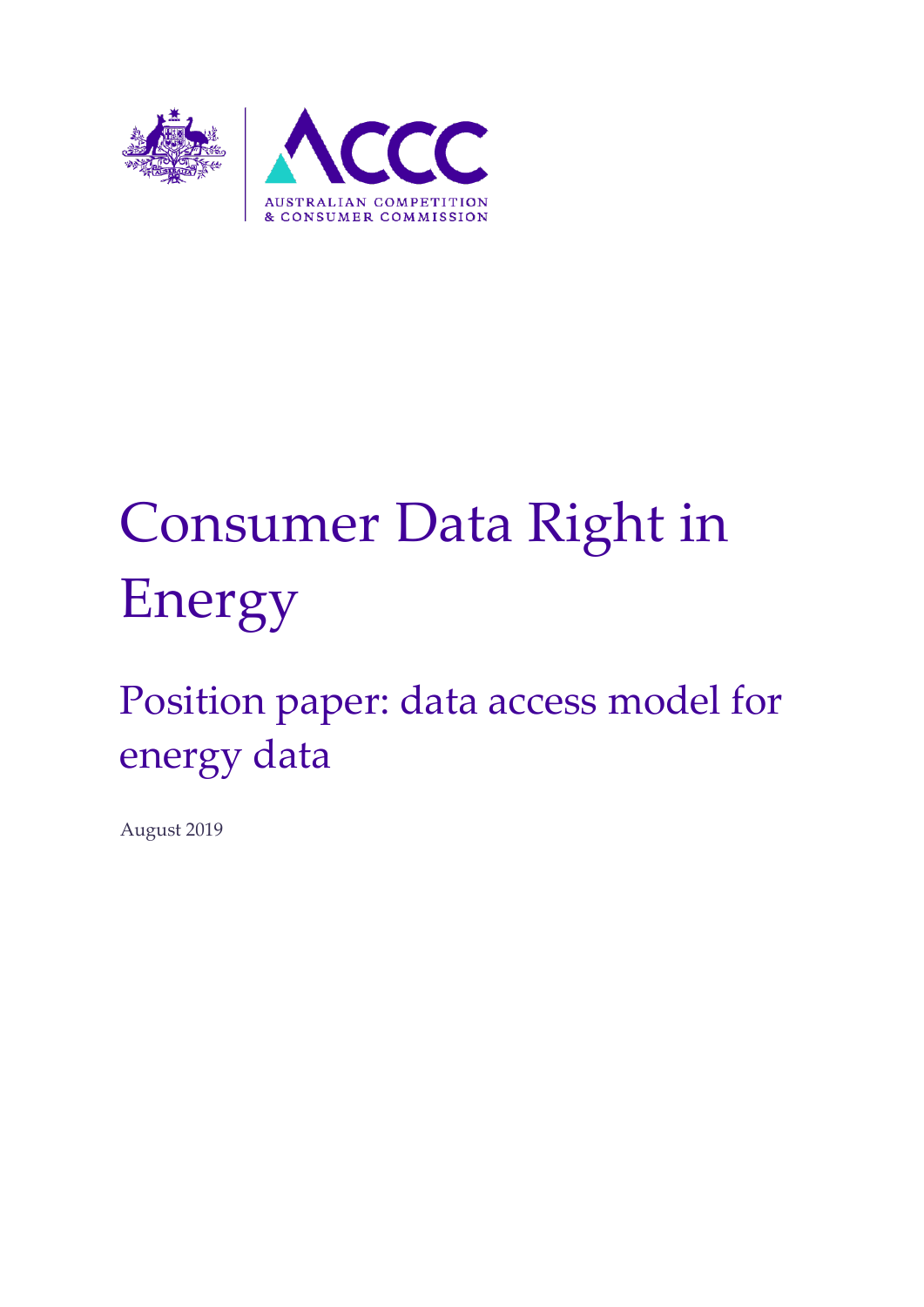## Contents

| 1.             |                                                                      |
|----------------|----------------------------------------------------------------------|
| 2.             |                                                                      |
|                |                                                                      |
| 3.             |                                                                      |
|                |                                                                      |
|                |                                                                      |
|                |                                                                      |
| $\mathbf{4}$ . |                                                                      |
|                |                                                                      |
|                |                                                                      |
|                |                                                                      |
|                |                                                                      |
| 5.             |                                                                      |
|                |                                                                      |
| 6.             |                                                                      |
|                |                                                                      |
|                |                                                                      |
|                | 6.3. Treasury consultation on priority data sets and data holders 17 |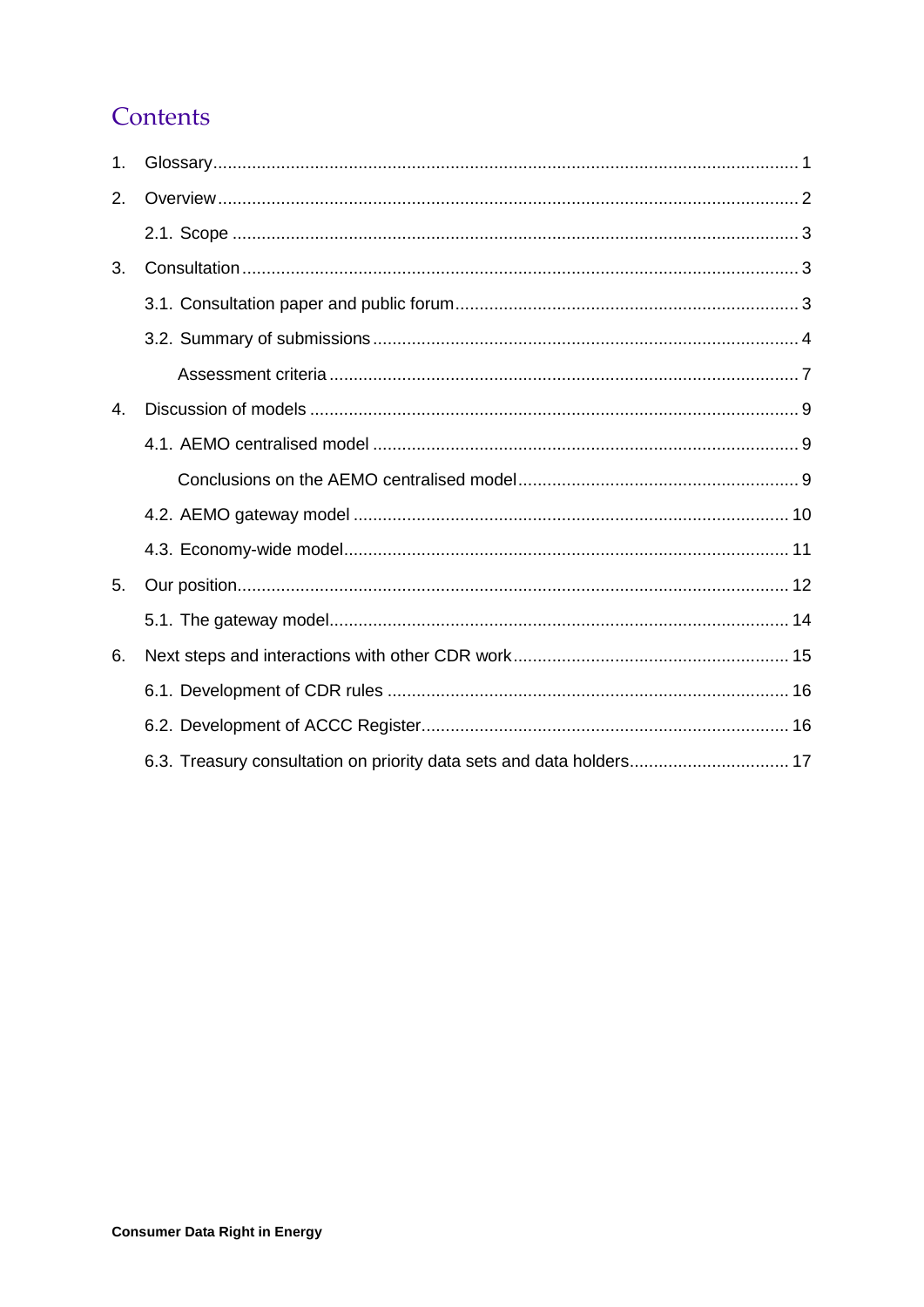## <span id="page-2-0"></span>1. Glossary

| <b>ACCC</b>                   | <b>Australian Competition and Consumer Commission</b>                                                                                          |
|-------------------------------|------------------------------------------------------------------------------------------------------------------------------------------------|
| Act                           | Competition and Consumer Act 2010 (Cth)                                                                                                        |
| <b>AEMO</b>                   | Australian Energy Market Operator                                                                                                              |
| <b>API</b>                    | Application programming interface                                                                                                              |
|                               |                                                                                                                                                |
| <b>CDR</b>                    | Consumer data right                                                                                                                            |
| Consumer data                 | CDR data that relates to a consumer                                                                                                            |
| designation instrument        | A legislative instrument designating the energy sector                                                                                         |
| <b>Explanatory Memorandum</b> | The explanatory materials to the Treasury Laws<br>Amendment (Consumer Data Right) Bill 2019, as passed<br>by Parliament on 1 August 2019.      |
| <b>Exposure Draft Rules</b>   | Exposure Draft Rules issued by the ACCC on 29 March<br>2019                                                                                    |
| Gateway                       | A gateway as designated by a designation instrument<br>referred to in subsection 56AC(2)(e) of the Competition<br>and Consumer Act 2010 (Cth). |
| <b>NEM</b>                    | <b>National Electricity Market</b>                                                                                                             |
| Register                      | ACCC Register of Accredited Data Recipients                                                                                                    |
| <b>Rules</b>                  | Rules made by the ACCC under section 56BA of the<br>Competition and Consumer Act 2010 (Cth)                                                    |
| Standard/s                    | The technical standards made by the Data Standards<br>Chair                                                                                    |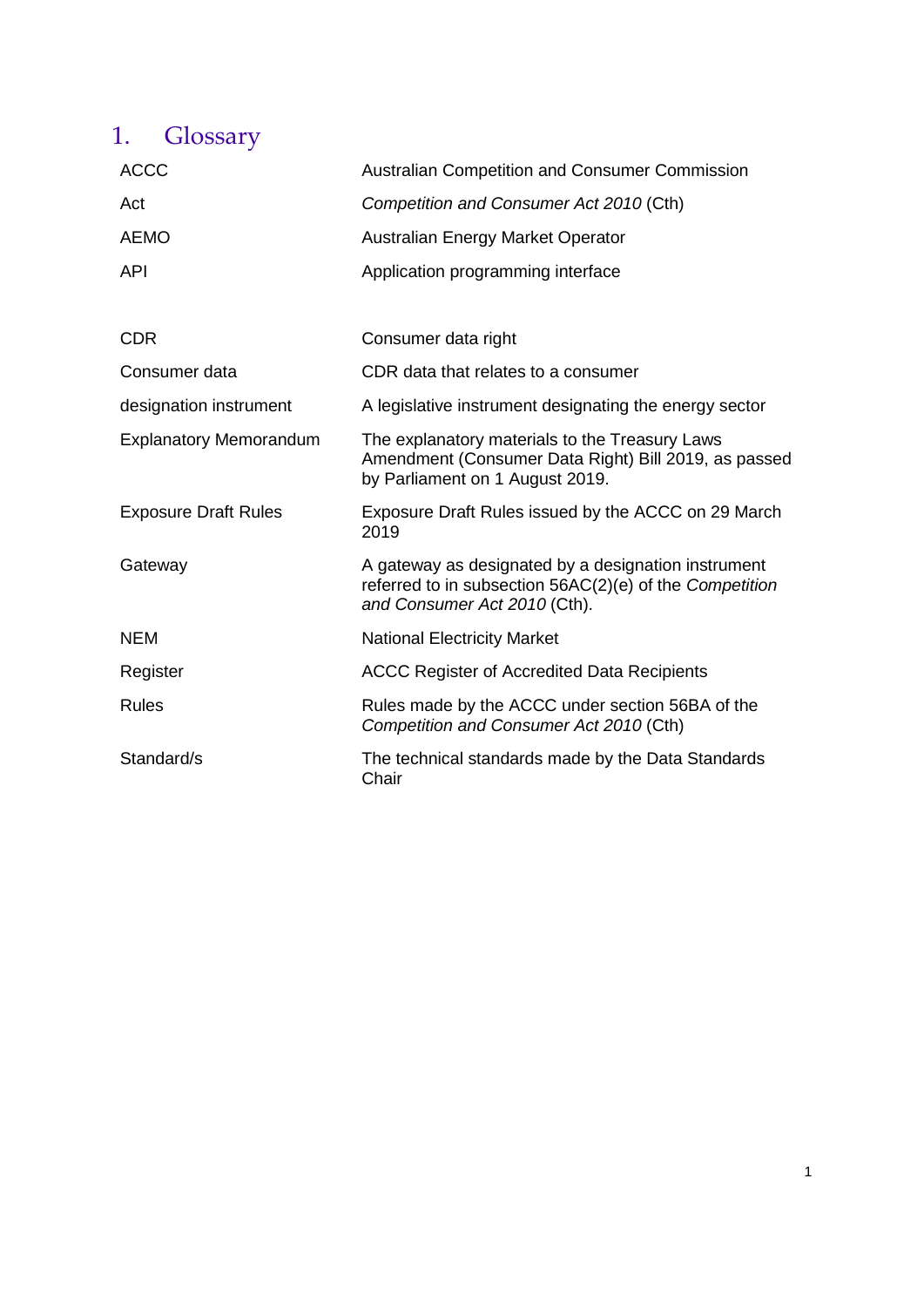## <span id="page-3-0"></span>2. Overview

The consumer data right (**CDR**) is an important reform that will give Australians greater control over their data, empowering consumers to choose to share their data with trusted recipients for purposes the consumer has authorised. After banking, the CDR will be rolled out to data in the energy sector, helping consumers to get tailored and innovative products and services.

This paper sets out the Australian Competition and Consumer Commission's (**ACCC**) position on its preferred data access model for the CDR in the energy sector. Consideration of the appropriate data access model is a threshold issue for the implementation of the CDR in energy, as it impacts the authorisation and authentication arrangements for the energy sector, the standards that will be developed, and the allocation of liability.

The data access model also affects the extent to which accredited data recipients and data holders will interact with the ACCC Register, which will list the entities accredited to receive data under the CDR and the entities that will share data within the scope of the CDR.

We have considered stakeholder views on the merits of three data access model options: the Australian Energy Market Operator (**AEMO**) centralised model, the AEMO gateway model and the economy-wide CDR model. Discussion of these models against the following assessment criteria is at **section 4**:

- user functionality
- cost effectiveness
- interoperability
- efficiency of relevant markets
- reliability, security and privacy
- flexibility and extensibility
- ability to facilitate timely CDR implementation.

In summary, the gateway model is the ACCC's preferred data access model for third party access to energy consumer data in the National Electricity Market (**NEM**). This is because the gateway model:

- is the most suitable model to enable timely and effective implementation of the CDR for energy consumer data by leveraging AEMO's existing data transfer infrastructure and efficiencies in liaising with the ACCC Register of accredited data recipients<sup>1</sup>
- leverages AEMO's energy data and IT expertise, and its ability to facilitate industry readiness for and compliance with initiatives involving substantial IT components
- is considered to most comprehensively address the assessment criteria. This view is supported by the majority of stakeholders that expressed a preference for a model.

**Section 5** discusses our position in detail. In reaching our position we have had particular regard to the gateway model's interoperability with the broader CDR ecosystem. We consider the development of the CDR standards by the Data Standards Body to be key to achieving this. Energy data holders should expect that the CDR requirements for providing data to the gateway will differ from the current protocols and processes used by the energy industry in business-to-business transactions.

The ACCC Register will list the entities accredited to receive data under the CDR (accredited data recipients) and the entities that will share data within the scope of the CDR (data holders). It will be the source of truth for these entities to discover information about each other, so that data can be transferred from data holders to accredited data recipients.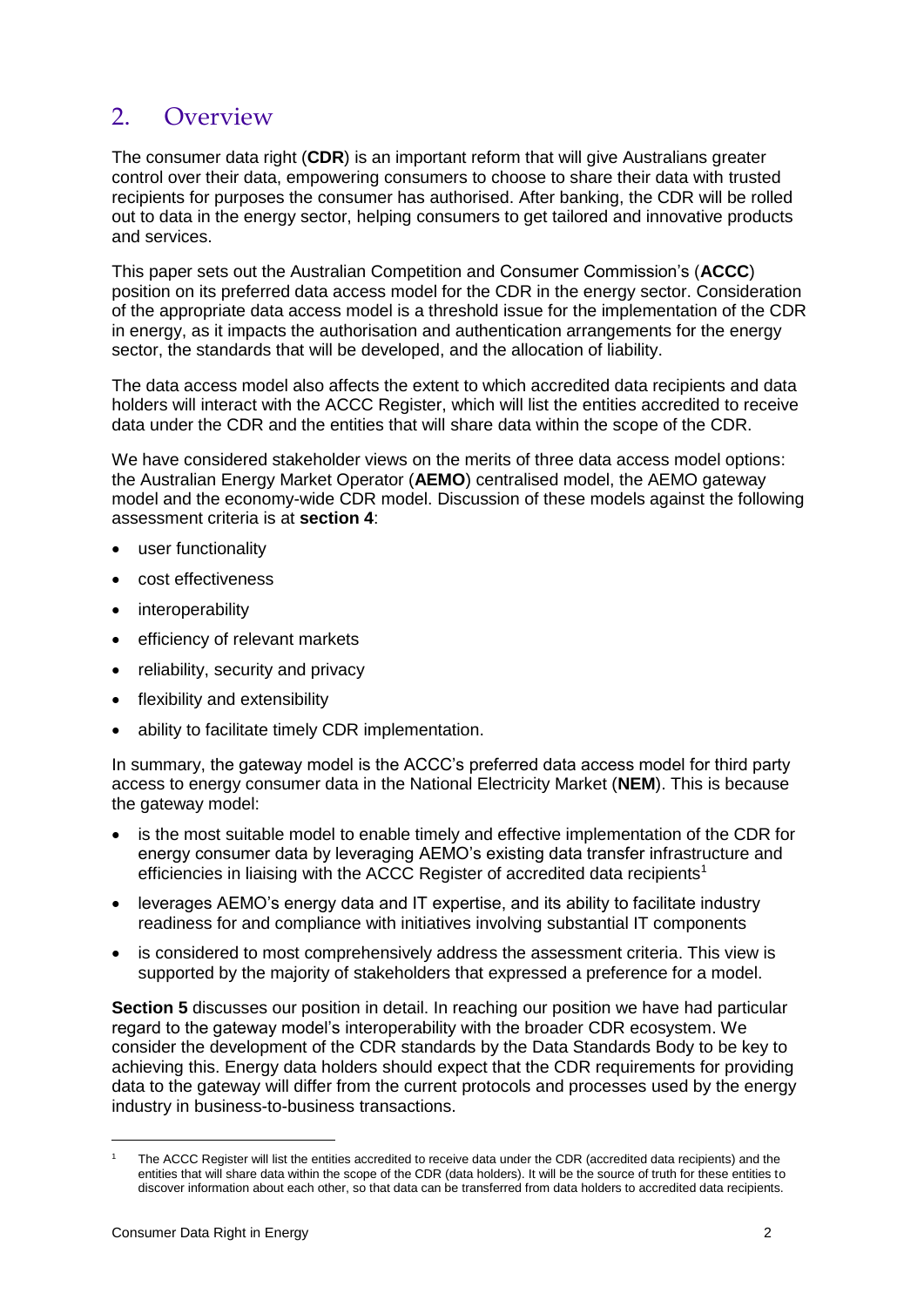Having reached this threshold position, we are looking forward to working with stakeholders to implement the gateway model to access energy CDR data. This, alongside our broader work in developing the CDR ecosystem, will ensure consumers are able to unlock the benefits of being able to share their data with trusted third parties.

## <span id="page-4-0"></span>2.1. Scope

Under section 56AC of the *Competition and Consumer Act 2010* (Cth) (**Act**), the application of the CDR to energy will be achieved by specifying the energy data holders and data sets to which the CDR applies through a designation instrument issued by the Minister. The designation instrument will also specify whether a gateway is designated, taking into account the ACCC's position on the preferred data access model. The Treasury is currently undertaking work on the potential scope and content of the initial designation instrument for the energy sector (see **section 6.3**).

While the exact scope of the designation instrument is yet to be decided, the data sets designated in the first iteration of the CDR in energy will be limited to those available in the NEM. Our position on the data access model reflects this, while recognising a possible future expansion of the CDR in energy.<sup>2</sup>

In addition, our position relates only to a data access model for accredited data recipient (i.e., third party) access to energy CDR data, which, subject to the designation instrument, will include both product data and/or data that relates to a consumer (**consumer data**).<sup>3</sup> We envisage that consumers will continue to be able to access their energy data directly from energy industry participants under current national energy legislation arrangements.<sup>4</sup>

## <span id="page-4-1"></span>3. Consultation

## <span id="page-4-2"></span>3.1. Consultation paper and public forum

We released a consultation paper for public comment on 25 February 2019.<sup>5</sup> We sought stakeholder views on the merits of the following data access models, as a precursor to determining the CDR rules that will apply to the energy sector:

- 1. **AEMO centralised model**—AEMO would be the sole data holder of a centralised data set, which includes consumer energy data that it currently does not hold under national energy legislation, and would be responsible for providing CDR data directly to accredited data recipients.
- 2. **AEMO gateway model**—AEMO would provide a gateway function, providing CDR data from data holders (which may include retailers and potentially distributors) to accredited data recipients. AEMO may also be a data holder providing CDR data directly to accredited data recipients. 6

<sup>&</sup>lt;sup>2</sup> Under section 56AD of the *Competition and Consumer Act 2010* (Cth), any expansion of the CDR in energy beyond the initial designation instrument (for example, to non-NEM electricity data and gas data) would be subject to a number of considerations, including that the ACCC must analyse, consult and report about an instrument proposing to designate a sector.

<sup>&</sup>lt;sup>3</sup> Whether the gateway is used for generic product data may depend on the entity or entities designated as data holders of this data. The model used for third party access to consumer data will not necessarily be used for third party access to general product data.

<sup>4</sup> Under Rules 28 and 56A of the National Energy Retail Rules, small customers are able to access historical billing data and electricity metering data for the previous two years from retailers on request. Rules 86A and 86B allow small customers to access their electricity metering data and gas consumption data from distributors on request.

<sup>5</sup> ACCC, *Consumer Data Right in Energy, Consultation paper: data access models for energy data*, February 2019, [www.accc.gov.au/system/files/ACCC%20consultation%20paper%20%20data%20access%20models%20for%20energy%2](http://www.accc.gov.au/system/files/ACCC%20consultation%20paper%20%20data%20access%20models%20for%20energy%20data.pdf) [0data.pdf.](http://www.accc.gov.au/system/files/ACCC%20consultation%20paper%20%20data%20access%20models%20for%20energy%20data.pdf)

 $6$  For the purposes of this position paper, any references to a 'gateway' mean a gateway designated by a designation instrument referred to in subsection 56AC(2)(e) of the *Competition and Consumer Act 2010* (Cth). To be clear, we are not referring to 'gateway' in the computer networking and telecommunications context.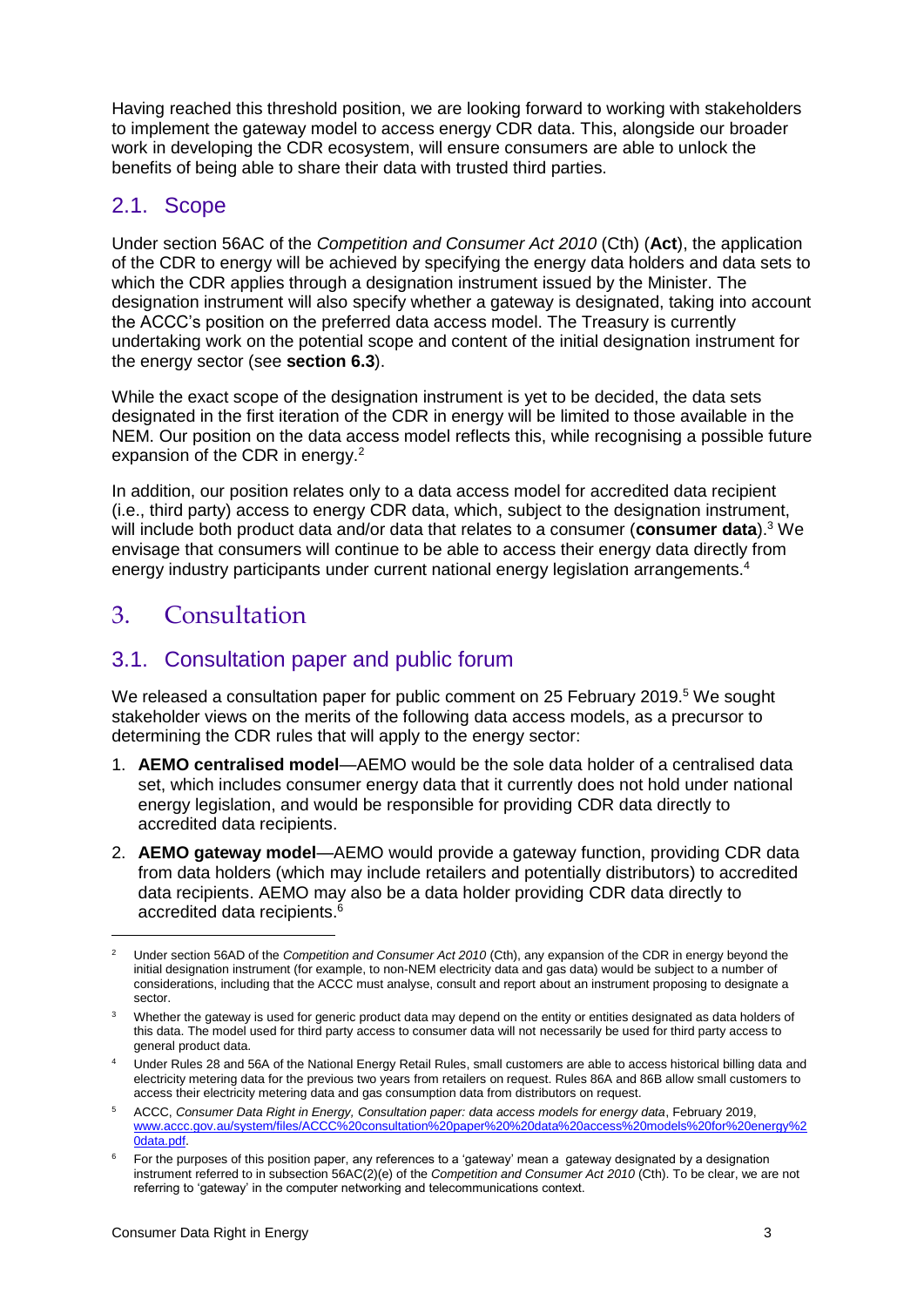3. **Economy-wide CDR model** – existing data holders (for example, retailers) would be responsible for providing CDR data directly to accredited data recipients and/or consumers. This is the model for the implementation of the CDR in the banking sector.

The 39 submissions we received to the consultation paper have provided valuable feedback and informed the development of our position.<sup>7</sup> High-level themes are summarised in **section 3.2**.

On 18 March 2019, we held a public forum in Sydney to discuss stakeholder views on the consultation paper. A summary of the forum and presentation slides are available on the ACCC website.<sup>8</sup>

## <span id="page-5-0"></span>3.2. Summary of submissions

Of the stakeholders that expressed a preference for a particular data access model, the gateway model was most preferred, followed by the economy-wide model.<sup>9</sup> Significantly fewer stakeholders preferred the AEMO centralised model. Some stakeholders did not express a preference because they needed a detailed cost-benefit analysis of the models or information on authorisation and authentication arrangements.

In terms of trends within stakeholder groups, energy retailers (including the industry body) mostly supported the gateway model, while distributors took varying positions. While there were some differing views among technology companies, the majority preferred the economy-wide model. The two price comparison websites that made submissions preferred the centralised model. Preferences varied among other stakeholder groups, such as consumer groups and government bodies.

Some stakeholders proposed alternatives or variations to the data access model options posed in the consultation paper, including:

- to transfer and receive data, energy retailers (as data holders) should continue to use AEMO's B2B e-Hub, accredited data recipients can use the application programming interface (**API**) designed for the CDR and AEMO should connect the two domains via APIs that meet the data standards
- if a gateway model is adopted, it should not be mandatory. Participants should have the option of using the gateway or the economy-wide model.

The former may be difficult to achieve under the Act, as Part IVD of the Act provides for binding standards to form a three-party contract between a data holder, gateway and accredited person. We consider the latter raises complexity associated with a dual framework. We therefore have not pursued these options further.

Stakeholders provided varied and at times contrasting feedback on the advantages and disadvantages of each of the model options. **Table 1** summarises stakeholders' views. We note stakeholders had different views on the implementation and ongoing costs of the models relative to each other. Given its ability to introduce efficiencies in interfacing with the ACCC Register (see **section 5.1**) and to leverage AEMO's expertise, we consider the gateway model to be the most cost effective of the models. Our additional comments on the cost effectiveness of each of the models are provided in **sections 4.1 to 4.3**.

<sup>7</sup> Submissions are published on the ACCC website a[t www.accc.gov.au/focus-areas/consumer-data-right-cdr/energy](https://www.accc.gov.au/focus-areas/consumer-data-right-cdr/energy-cdr/consultation-on-energy-data-access-models)[cdr/consultation-on-energy-data-access-models.](https://www.accc.gov.au/focus-areas/consumer-data-right-cdr/energy-cdr/consultation-on-energy-data-access-models)

The forum summary and presentation slides are published on the ACCC website a[t www.accc.gov.au/focus](https://www.accc.gov.au/focus-areas/consumer-data-right-cdr/energy-cdr/consultation-on-energy-data-access-models)[areas/consumer-data-right-cdr/energy-cdr/consultation-on-energy-data-access-models.](https://www.accc.gov.au/focus-areas/consumer-data-right-cdr/energy-cdr/consultation-on-energy-data-access-models)

<sup>9</sup> After the gateway model and the economy-wide model, stakeholders preferred either the gateway model or the economy-wide model, without stating a specific preference.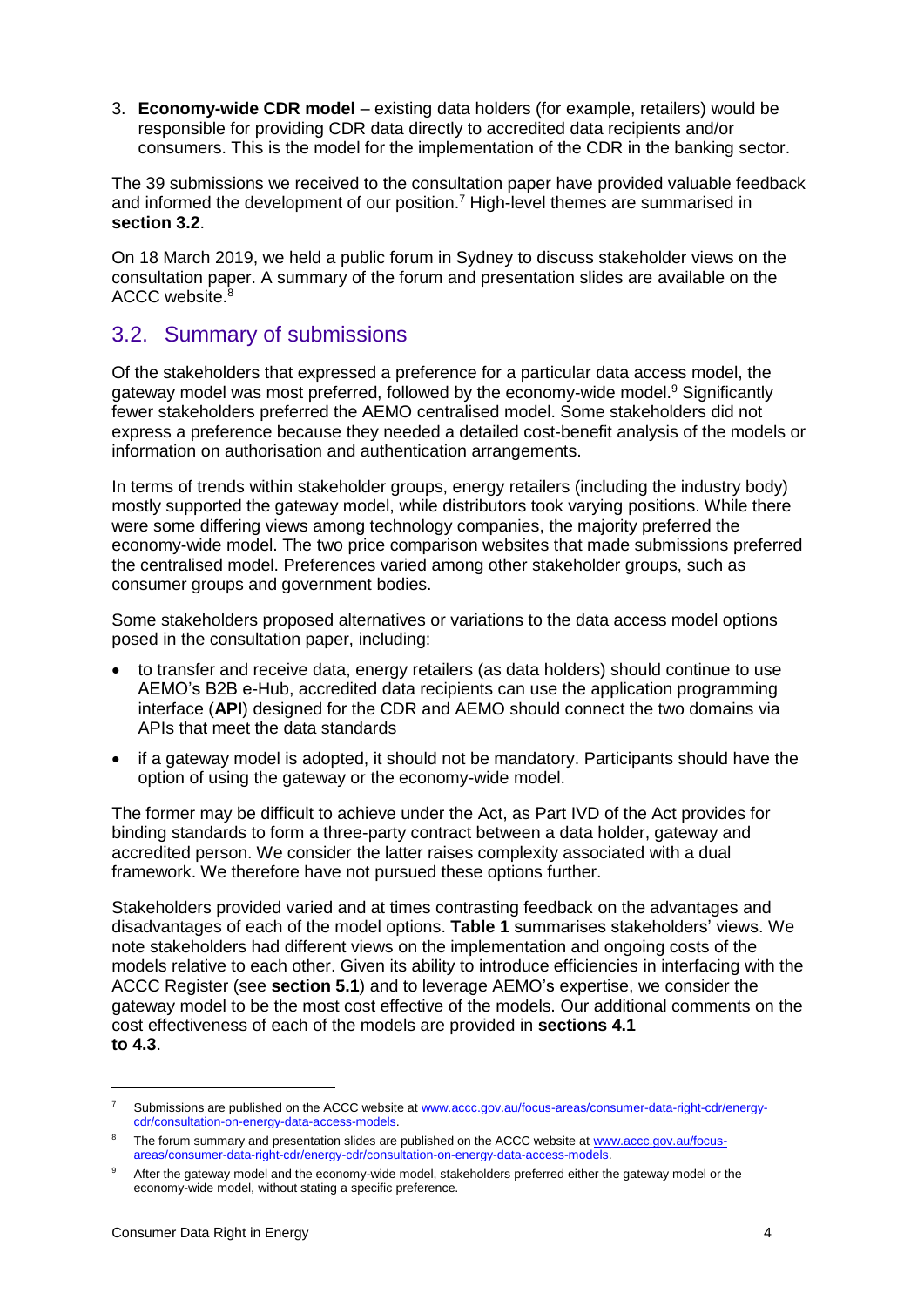#### **Table 1: Stakeholder views on advantages and disadvantages of model options**

#### Advantages **Disadvantages** Disadvantages

#### **AEMO centralised model**

- *Single point of contact:* provides a single point of contact and enables 'one-click' functionality for accredited data recipients to access data in a streamlined way, which would support improved customer outcomes. The most efficient, accessible and transparent means of collating and disseminating data for consumer use.
- *Data standardisation:* allows for better standardisation of data and is best suited for making generic product data generally available.
- *Limits retailer knowledge of customer behaviour:* promotes competition by limiting a retailer's knowledge that a customer may be contemplating switching.
- *Service reliability:* centralised point of access presents a series of potential disadvantages including inability to meet high demand, and/or a degradation/loss of service and may result in a single point of failure.
- *Cost:* of the three options, the centralised model is the most expensive to implement due to high costs incurred in building a centralised system and costs incurred by data holders in order to replicate their data to the centralised system.
- *Privacy and data security:* there are risks associated with AEMO holding, managing and distributing data it currently does not hold, including the potential to cause major inconsistencies in consumers' data. The model requires AEMO to store personal information out of the control of the originally entrusted holder and is likely to have significantly higher cost and complexity without any countervailing benefits.
- *Regulatory framework reform:* would require substantial amendment to national energy legislation to give AEMO the power to hold and manage customer data.
- *Outside of CDR framework:* cannot be considered under Part IVD of the Act without supporting changes to national energy legislation, as the Act does not allow a data holder to provide data to another party to then provide the data to others.

#### **AEMO gateway model**

- *Utilises existing infrastructure and expertise:*  takes into account AEMO's existing market operator role, systems already in use and processes familiar to market participants. The gateway recognises AEMO's technical expertise in developing data standards and accreditation processes. It is the most timely and cost-effective way to implement the CDR in the NEM because it leverages existing systems.
- *Scalable:* AEMO's existing IT infrastructure is flexible to the changing landscape and would more easily be able to facilitate the addition of data, data holders and data receivers over time and at least cost, compared to the economy-wide model.
- *Service reliability:* centralised point of access via a gateway presents a series of potential disadvantages including inability to meet high demand, and/or a degradation/loss of service and may result in a single point of failure. The gateway model has an increased likelihood of data provision delays and errors leading to ad-hoc functional issues as more data sets and data holders are managed.
- *Consumer experience:* AEMO does not have an existing relationship with consumers or accredited data recipients in other sectors. Using AEMO introduces inconsistency and complexity for consumers to engage in the wider CDR ecosystem and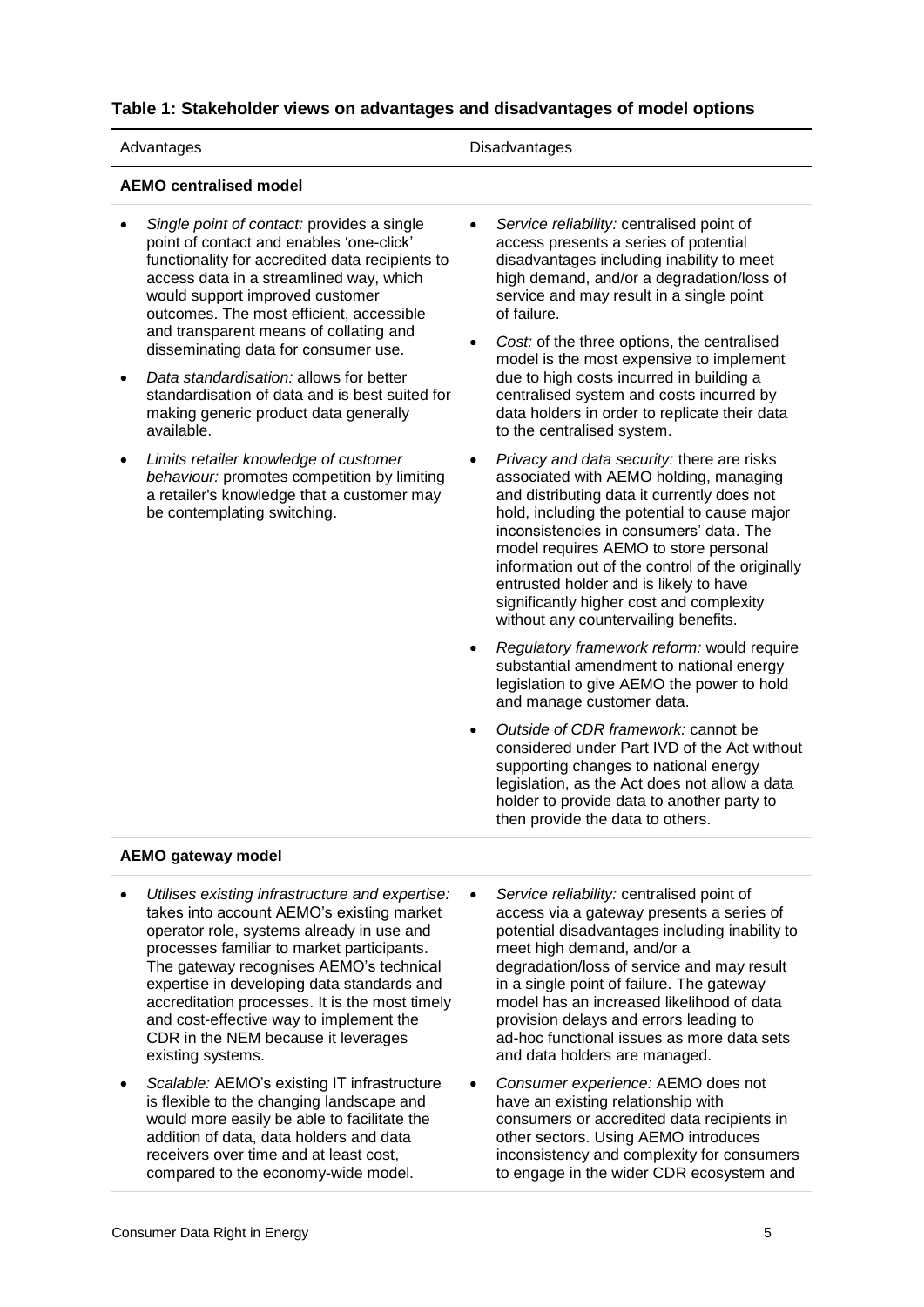- *Data security:* requires far fewer data links and authentication processes compared to the economy-wide model.
- *Cost:* likely to result in the lowest implementation and ongoing operating costs. The gateway model:
	- o will be able to source data from AEMO databases (at no cost to participants) and databases from other providers. It could help accredited data recipients source data from a variety of data holders more cost effectively than the economy-wide model
	- o may provide one source of consent management and accreditation confirmation
	- $\circ$  minimises the infrastructure requirements for data holders compared to the economy-wide model, negating costs associated with duplication of development of technical capabilities, auditing and compliance regimes.
- *Value-adding role:* AEMO can play a 'gatekeeper' of customer data role in standardising the format of data sought by accredited data recipients from data holders and avoiding the mismatch of data. AEMO can also assist in reducing delays in data provision from data holders or retailers' customer retention activities.
- *Supporting role:* AEMO is well-placed to play a supporting intermediation role in the CDR. For example, AEMO could assist smaller retailers to understand their obligations as data holders.

#### **Economy-wide model**

- *Data security:* decentralised model provides high security of data. Allows all parties of an ecosystem to engage with each other in a way where actual trust is not required as it is imposed via encryption.
- *Interoperability:* supports a high degree of interoperability and facilitates innovation. The economy-wide model is most consistent with the banking sector and is likely to be least cost, with costs more directed to those seeking to benefit from the data.
- *Reduces barriers to entry:* potentially reduces the complexities and barriers to entry faced by smaller retailers.
- *Impartial:* provides an impartial solution that is freely accessible by the entire industry;

would require substantial education to build trust.

- *Cost:* likely to have the greatest costs as data holders would be required to develop relevant APIs. The gateway model imposes additional costs by including a middleman in the data retrieval process.
- *Impact of future developments in energy:* if the data sets in energy are only focussed on metering data, the gateway model would become redundant with the introduction of five minute market and global settlement, where AEMO will receive full energy consumption data from all energy retailers.

- *Complexity:* the economy-wide model does not appropriately recognise the multitude of players in the industry. The model would require approximately 3000 data links, significantly increasing the potential attack surface. CDR participants will have to confirm they can talk to every connection, for every system upgrade. Accredited data recipients may need to approach multiple retailers or other parties to collate data for a time period.
- *Costs:* of the three options, the economywide model will result in the highest implementation costs because:
	- o multiple data relationships will increase development costs, including costs of data exchanges, regulating the secure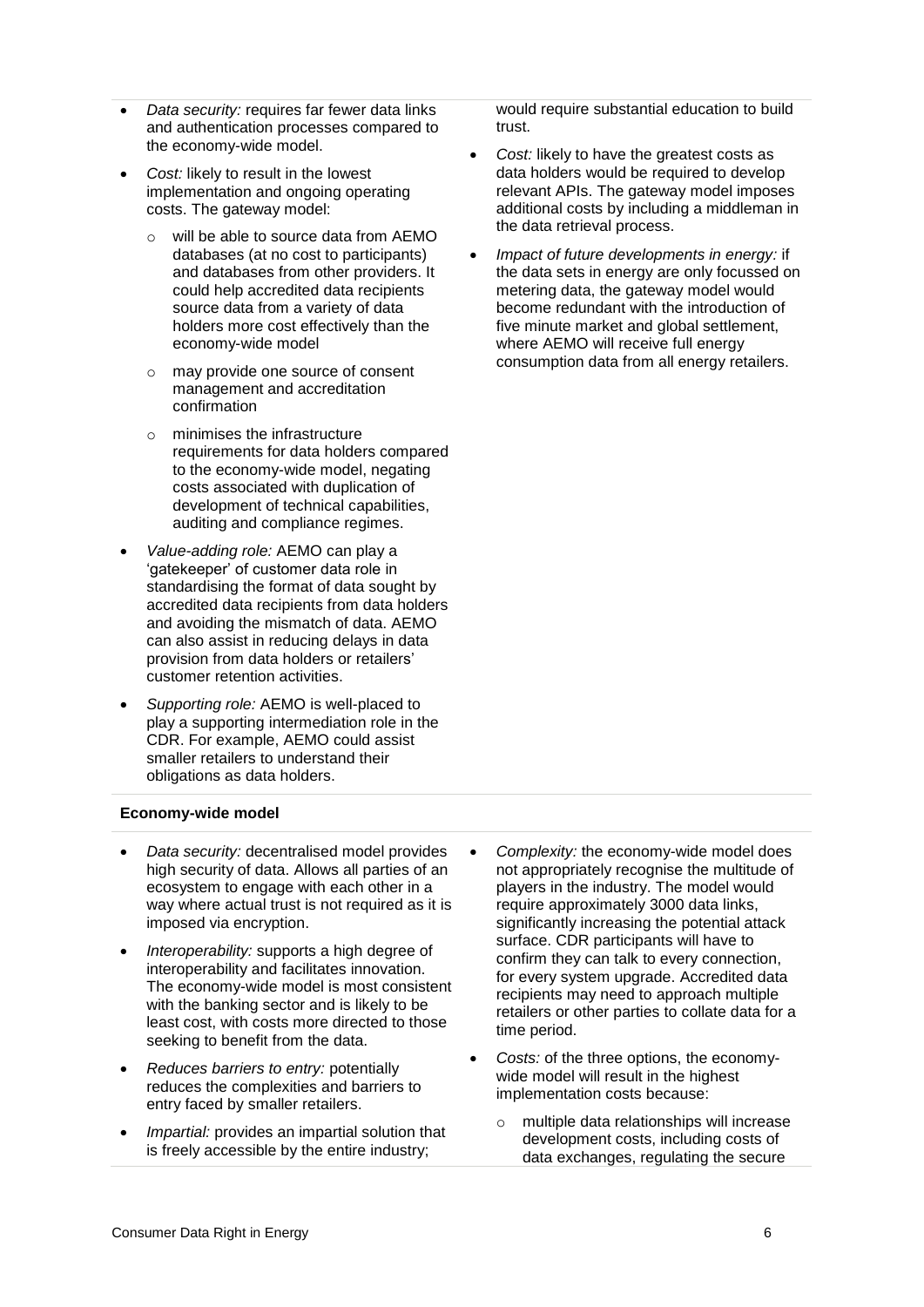| gives the industry an equal say in its<br>development. |           |         | transfer of data, and investigating<br>breaches in data transfers                                                                                                                                                                                                                                                  |
|--------------------------------------------------------|-----------|---------|--------------------------------------------------------------------------------------------------------------------------------------------------------------------------------------------------------------------------------------------------------------------------------------------------------------------|
|                                                        |           | $\circ$ | the model duplicates third party<br>accreditation confirmation and consent<br>management. Data holders will need to<br>build an interface with the ACCC<br>registry, and these costs will be borne<br>by all participants                                                                                          |
|                                                        |           | $\circ$ | accredited data recipients will have to<br>build and maintain API connections with<br>each retailer or utility.                                                                                                                                                                                                    |
|                                                        | $\bullet$ |         | Data integrity: could potentially create<br>variations in data sets between accredited<br>data recipients based on consolidation logic,<br>interpretation and use. In retailer failure<br>situations, consumer data may be lost.                                                                                   |
|                                                        | $\bullet$ |         | Incentives of data holders: placing the onus<br>of data liquidity on data holders where data<br>sharing is a conflict with core business<br>models is likely to result in sub-optimal<br>experiences for consumers and accredited<br>data recipients.                                                              |
|                                                        |           |         | Consumer experience: consumers would be<br>required to provide explicit approvals<br>associated with multiple, disparate energy<br>related data sets, which would severely limit<br>the potential for effective interoperability.<br>Multiple authorisation requests will impede<br>speed of service to consumers. |
|                                                        | ٠         |         | Scalability: each new data set or data holder<br>would require additional processes and<br>procedures to manage interactions with an<br>accredited data recipient.                                                                                                                                                 |

#### <span id="page-8-0"></span>**Assessment criteria**

We sought stakeholder views on whether any assessment criteria other than those proposed in the ACCC consultation paper should be used to determine the preferred data access model. Stakeholders suggested the following additional criteria should be used to assess the data access model options:

- *Impact of current and future regulatory arrangements:* two stakeholders suggested we should consider the impact of current and future regulatory arrangements to ensure recommendations for the implementation of the CDR are integrated and aligned with future reforms.
- *Risk of delay:* one stakeholder considered that, given the importance of data access in ensuring that customers are able to choose the best energy deal and manage their electricity bills, we should also assess the extent to which the data access models risk a delay to the implementation of the CDR in energy.
- *Criteria relating to the characteristics of the data transfer solution:* one stakeholder suggested that additional criteria should include 'source data provision complexity', 'transaction costs', 'single point of failure risk' and 'complexity of authorisation and authentication'.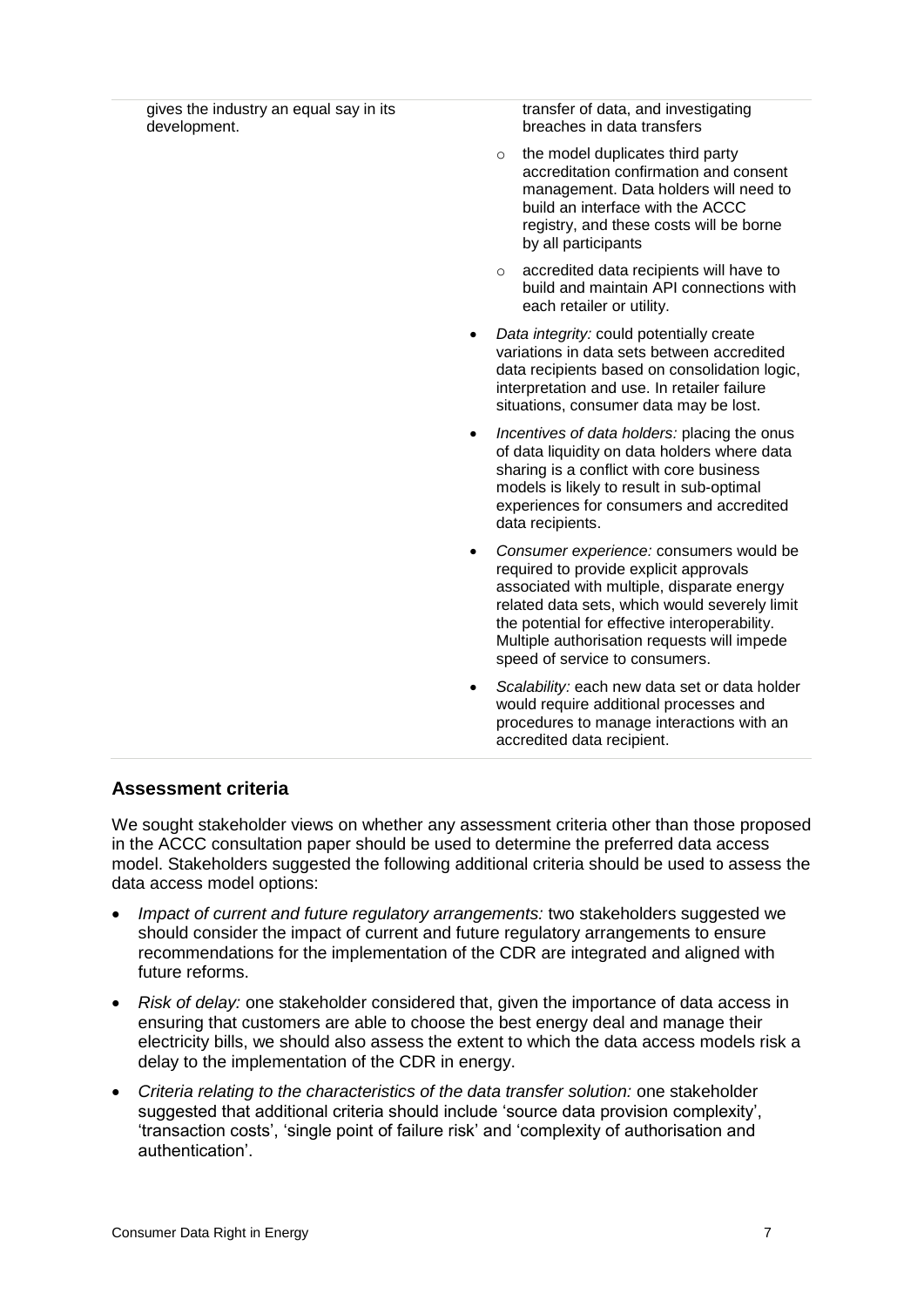- *Enabling innovation:* one stakeholder considered that we should assess the extent to which the data access models enable innovation.
- *Ongoing cost of operation:* one stakeholder considered that we should assess the ongoing cost of operation, including the extent to which data holders' infrastructure investment to develop their CDR capability will be able to support future industry developments.

We consider that all of the above suggestions, with the exception of the risk of delay, are in part considered in the existing assessment criteria or out of scope for the purposes of forming a position on the preferred data access model. Specifically, the 'cost effectiveness' criterion takes into account the impact of current and future regulatory arrangements, transaction costs and the ongoing cost of operation. The 'single point of failure risk' can be considered as part of the existing 'reliability, security and privacy' criteria, while 'interoperability' in part considers whether the models enable innovation. Innovation is also relevant to the 'efficiency of relevant markets' criterion.

We consider that 'source data provision complexity' and 'complexity of authorisation and authentication' are out of scope as the former is a matter for the energy CDR designation instrument, and the latter is to be decided in future work.

Given the potential for the CDR use cases in energy to benefit consumers, we agree that the extent to which implementing the models may risk a delay in delivering the CDR should be considered. We have therefore included an 'ability to facilitate timely CDR implementation' as an additional assessment criterion.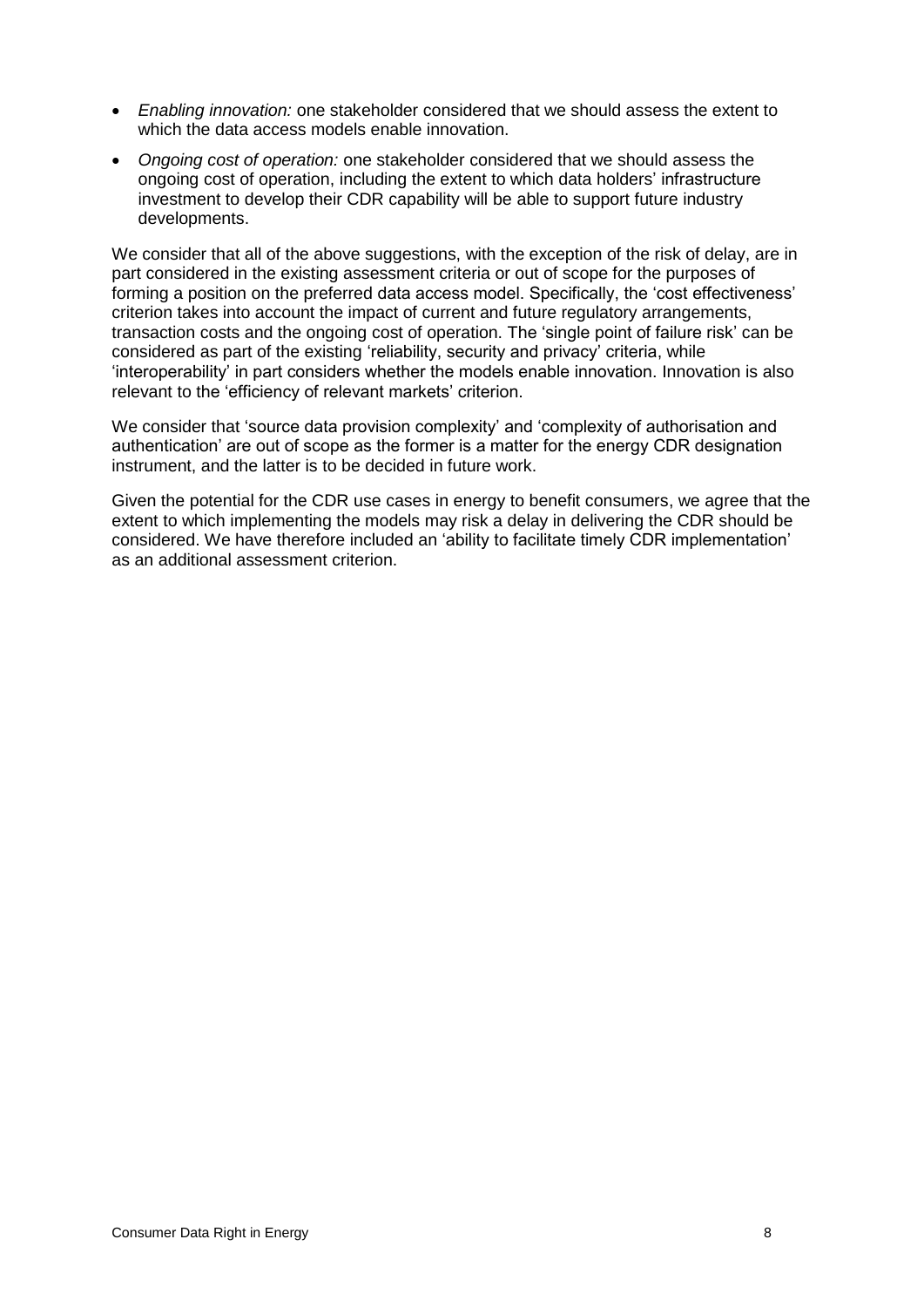## <span id="page-10-0"></span>4. Discussion of models

## <span id="page-10-1"></span>4.1. AEMO centralised model

| <b>Criteria</b>                                              | <b>ACCC comments</b>                                                                                                                                                                                                                                                                                    |
|--------------------------------------------------------------|---------------------------------------------------------------------------------------------------------------------------------------------------------------------------------------------------------------------------------------------------------------------------------------------------------|
| <b>User functionality</b>                                    | The centralised model provides a high level of user functionality,<br>as users have a single point of access for all energy CDR data.                                                                                                                                                                   |
| <b>Cost effectiveness</b>                                    | The centralised model is not cost effective at this time, due to the<br>substantial changes that would be required to existing data flows<br>and data storage arrangements in the national energy market.                                                                                               |
| Interoperability                                             | The centralised model is capable of delivering interoperability.                                                                                                                                                                                                                                        |
| <b>Efficiency of</b><br>relevant markets                     | The centralised model would have a negative impact on the<br>efficiency of relevant markets, due to the cost and complexity of<br>centralising energy CDR data.                                                                                                                                         |
| <b>Reliability, security</b><br>and privacy                  | The centralised model would require an appropriate security<br>profile to ensure reliability, security and privacy issues are<br>addressed. A centralised model for data storage involves greater<br>risk of privacy and security breaches, as well as the risk of a<br>single point of failure.        |
| <b>Flexibility and</b><br>extensibility                      | The centralised model is the least likely of all three models to<br>provide flexibility and extensibility, due to the difficulties<br>associated with centralising gas data and data from non-NEM<br>jurisdictions within AEMO.                                                                         |
| <b>Ability to facilitate</b><br>timely CDR<br>implementation | The centralised model is the least capable of all three models of<br>facilitating timely CDR implementation, due to the substantial<br>changes that would be needed to national energy legislation,<br>current NEM data flows and data storage arrangements that<br>would be required under this model. |

#### <span id="page-10-2"></span>**Conclusions on the AEMO centralised model**

Overall, the centralised model does not rate well against the assessment criteria relative to the gateway and economy-wide models. While we acknowledge the simplicity of a single data holder and point of access for accredited data recipients under the centralised model, we have disregarded this model as a viable option because:

- the model would create significant implementation costs and complexity associated with centralising data, which would require very significant changes to national energy legislation and NEM processes
- centralised storage of a comprehensive data set of energy consumer data raises increased concerns with respect to privacy and security
- there was a general lack of support for the model, particularly amongst energy participants
- the centralised model would create a heavier regulatory burden on CDR participants and consumers.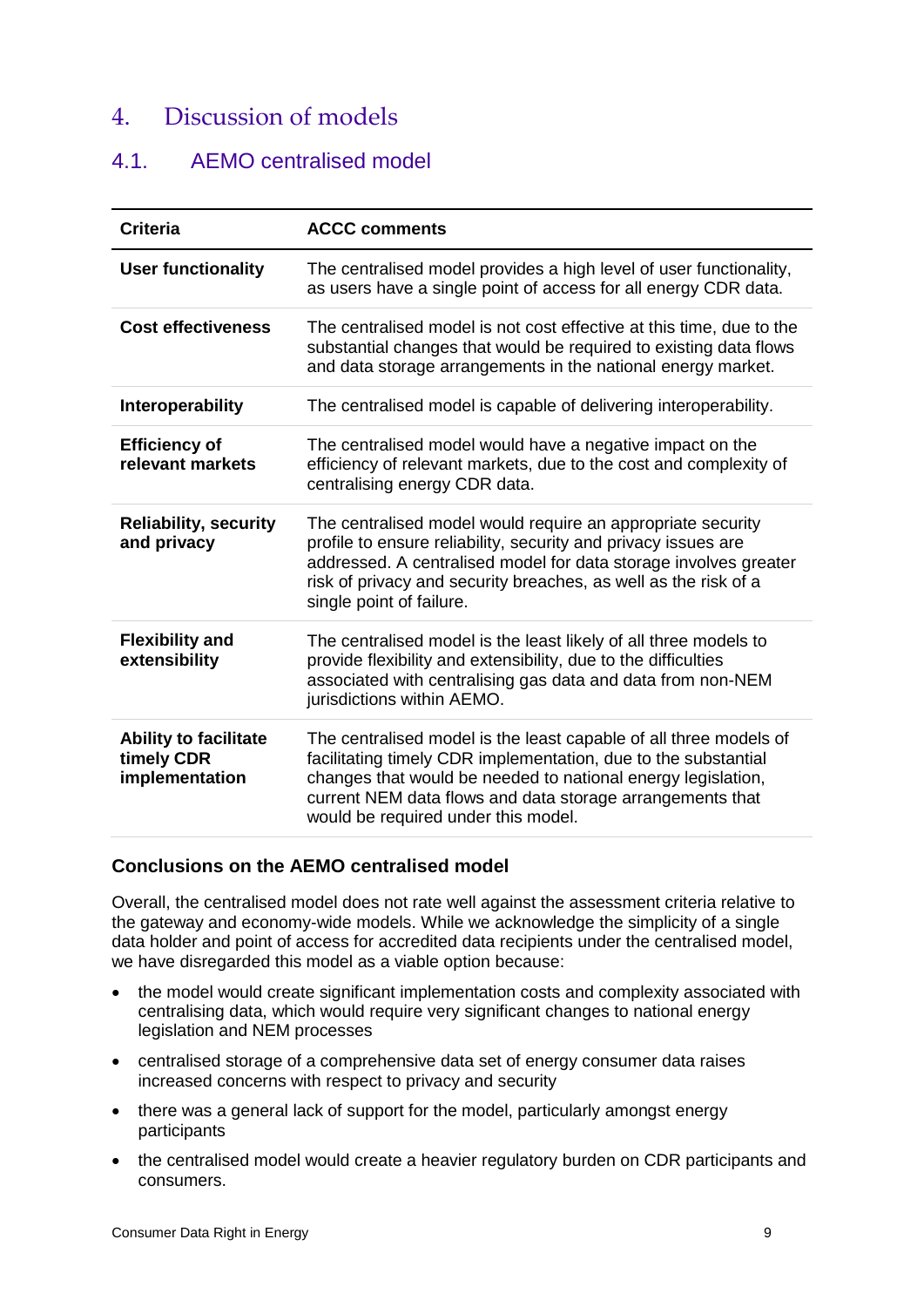## <span id="page-11-0"></span>4.2. AEMO gateway model

| <b>Criteria</b>                             | <b>ACCC comments</b>                                                                                                                                                                                                                                                                                                                                                                                                                                                                                                                                                                                                                                                                                                                                                                                                                                                                                                                            |
|---------------------------------------------|-------------------------------------------------------------------------------------------------------------------------------------------------------------------------------------------------------------------------------------------------------------------------------------------------------------------------------------------------------------------------------------------------------------------------------------------------------------------------------------------------------------------------------------------------------------------------------------------------------------------------------------------------------------------------------------------------------------------------------------------------------------------------------------------------------------------------------------------------------------------------------------------------------------------------------------------------|
| <b>User functionality</b>                   | The gateway model has the potential to simplify authorisation and<br>authentication arrangements where multiple data holders are<br>involved in a transaction, but this depends on the arrangements<br>that are developed. The ACCC considers that this model provides<br>a high level of user functionality.                                                                                                                                                                                                                                                                                                                                                                                                                                                                                                                                                                                                                                   |
| <b>Cost effectiveness</b>                   | A key advantage of the gateway model is the ability for AEMO to<br>assist in a staged rollout to the energy sector and play a<br>facilitation role, particularly with respect to smaller energy<br>retailers. AEMO's oversight of B2B e-Hub accreditation for new<br>entrants provides a readiness process for on-boarding parties<br>that can be leveraged for the CDR. Leveraging this process could<br>reduce participants' implementation costs.                                                                                                                                                                                                                                                                                                                                                                                                                                                                                            |
|                                             | As the gateway will interface directly with the ACCC Register<br>(see section 5.1), the gateway will reduce implementation costs<br>for energy retailers, particularly those that do not become<br>accredited data recipients, by removing the need for them to link<br>with the Register in order to authenticate accredited data<br>recipients.                                                                                                                                                                                                                                                                                                                                                                                                                                                                                                                                                                                               |
| Interoperability                            | The gateway model should facilitate interoperability, provided<br>standards for the gateway are developed to be consistent with<br>the standards used in other sectors.                                                                                                                                                                                                                                                                                                                                                                                                                                                                                                                                                                                                                                                                                                                                                                         |
| <b>Efficiency of</b><br>relevant markets    | The gateway model has some potential advantages in relation to<br>retailer 'save/win back' behaviour, but the ACCC considers these<br>advantages are not sufficiently material to have a significant<br>impact on the assessment of this criterion. The ACCC notes the<br>concerns expressed by some stakeholders on the potential for<br>the gateway model to have a detrimental impact on innovation as<br>the CDR data market matures. However, we also note the views<br>expressed in a number of submissions that smaller retailers and<br>accredited data recipients would incur lower costs under a<br>gateway model relative to the economy-wide model, which would<br>facilitate the development of innovative products. As we discuss<br>in our position (section 5) we will review the gateway's operation<br>once the CDR has been implemented in several sectors to<br>ensure it is achieving the CDR's aims regarding innovation. |
| <b>Reliability, security</b><br>and privacy | The ACCC considers that, in relation to reliability, security and<br>privacy, the gateway model may be less advantageous than the<br>economy-wide model due to the pooling of personal data, and the<br>creation of a single point of failure. The ACCC notes however that<br>significant amounts of sensitive personal information already<br>passes through AEMO's B2B e-Hub, and that AEMO's significant<br>IT capability enables it to implement measures to mitigate the<br>increased risks to reliability, security and privacy under the<br>gateway model.                                                                                                                                                                                                                                                                                                                                                                               |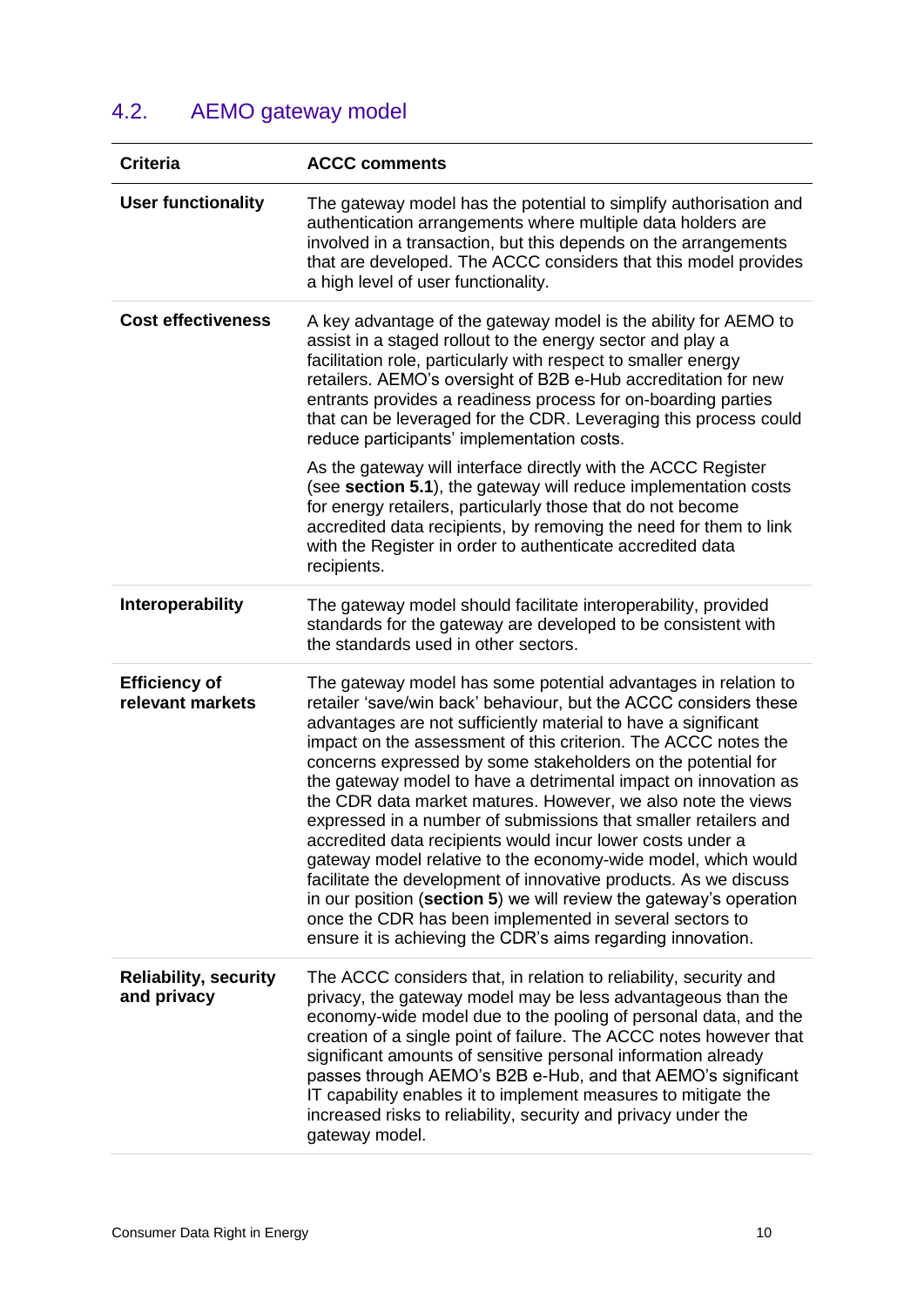| <b>Flexibility and</b><br>extensibility                      | To be extended outside the NEM, the gateway model would<br>require parties that have not previously used AEMO systems to<br>interface with the gateway. In this respect, the model is less<br>extensible than the economy-wide model. However, the gateway<br>model is readily extensible to embedded networks within the<br>NEM. Further, the model is designed to enable the sharing of<br>data that is not directly held by AEMO, and in this respect the<br>model has the potential to be extended beyond the NEM,<br>including to gas data sets. |
|--------------------------------------------------------------|-------------------------------------------------------------------------------------------------------------------------------------------------------------------------------------------------------------------------------------------------------------------------------------------------------------------------------------------------------------------------------------------------------------------------------------------------------------------------------------------------------------------------------------------------------|
| <b>Ability to facilitate</b><br>timely CDR<br>implementation | The ACCC anticipates that the gateway model will facilitate timely<br>CDR implementation as AEMO's role as gateway would position<br>it to assist data holders with implementation and undertake<br>readiness coordination and conformance checking.                                                                                                                                                                                                                                                                                                  |

## <span id="page-12-0"></span>4.3. Economy-wide model

| <b>Criteria</b>                             | <b>ACCC comments</b>                                                                                                                                                                                                                                                                                                                                                                                                                                                                                                                                                                      |
|---------------------------------------------|-------------------------------------------------------------------------------------------------------------------------------------------------------------------------------------------------------------------------------------------------------------------------------------------------------------------------------------------------------------------------------------------------------------------------------------------------------------------------------------------------------------------------------------------------------------------------------------------|
| <b>User functionality</b>                   | The economy-wide model leverages existing energy industry<br>processes for user authentication. However, relative to the<br>centralised model, this model provides a more involved<br>authorisation arrangement for customers whose data is held by<br>multiple parties (for example, where the consumer has switched<br>retailer). The ACCC considers that, overall, this model provides a<br>high level of user functionality, but notes that user functionality<br>can be marginally impacted where a customer has had multiple<br>retailers over the period for which data is sought. |
| <b>Cost effectiveness</b>                   | The ACCC notes the differing views of stakeholders on the cost-<br>effectiveness of the economy-wide model. The ACCC notes that<br>the economy-wide model would require each energy retailer to<br>interface with the ACCC Register, which may impact on their<br>implementation costs, particularly for any retailers that do not<br>become accredited data recipients. The model's cost<br>effectiveness and implementation costs may be affected by the<br>absence of a party to play a co-ordinating role with respect to<br>implementation across industry.                          |
| Interoperability                            | The economy-wide model facilitates interoperability, as the<br>standards for the CDR in energy would be consistent with the<br>standards used in other sectors.                                                                                                                                                                                                                                                                                                                                                                                                                           |
| <b>Efficiency of</b><br>relevant markets    | The economy-wide model is conducive to innovation as the CDR<br>data market matures.                                                                                                                                                                                                                                                                                                                                                                                                                                                                                                      |
| <b>Reliability, security</b><br>and privacy | The economy-wide model, with its decentralised data access<br>arrangements, reduces the risks associated with reliability,<br>security and privacy relative to the other data access models                                                                                                                                                                                                                                                                                                                                                                                               |
| <b>Flexibility and</b><br>extensibility     | The economy-wide model is extensible to data sets outside the<br>NEM as energy data sets and use cases for energy data expand<br>over time.                                                                                                                                                                                                                                                                                                                                                                                                                                               |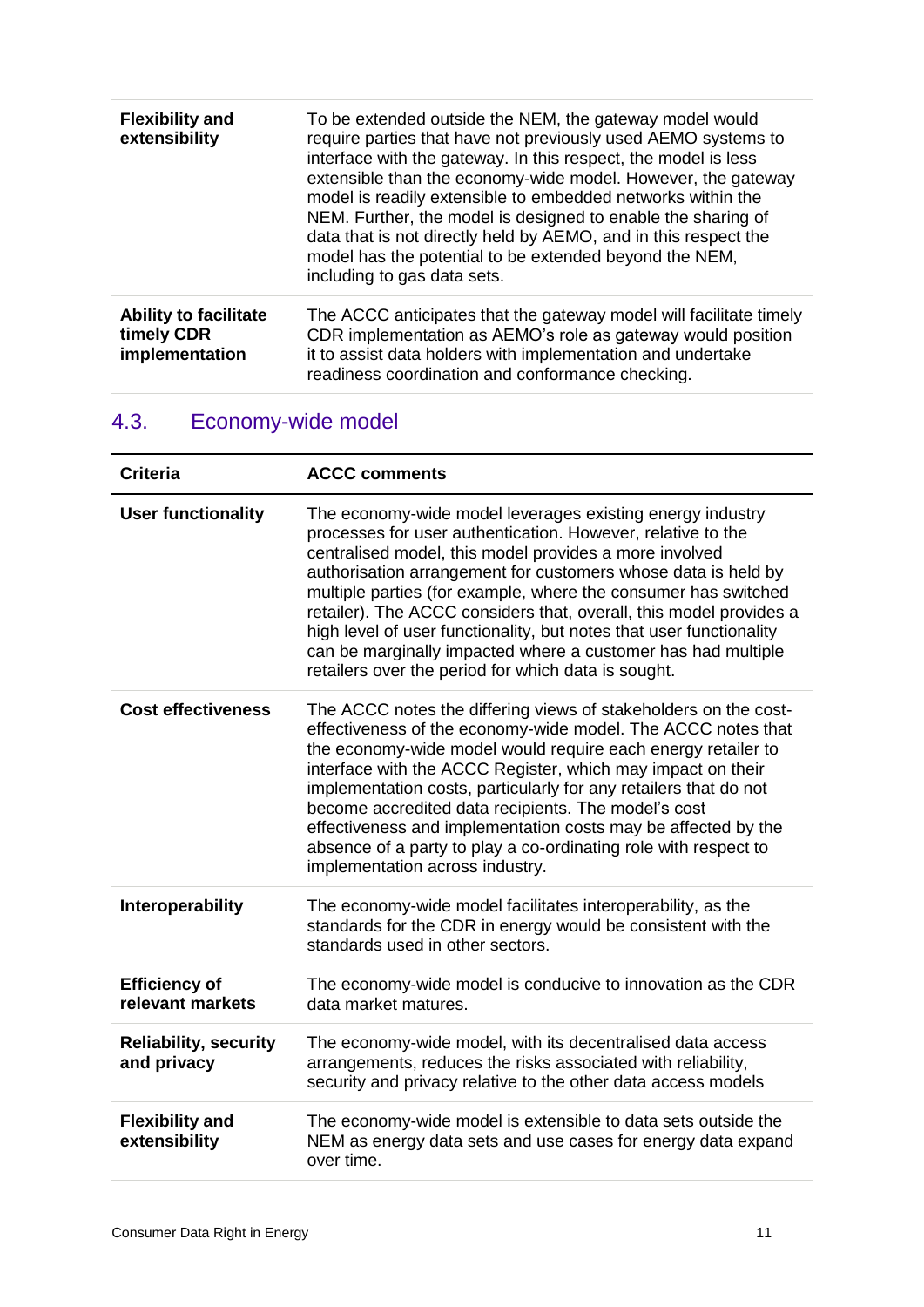The economy-wide model is less likely to facilitate timely CDR implementation in energy, as data holders would need to undertake implementation without benefiting from AEMO's oversight of readiness and conformance through its gateway role.

## <span id="page-13-0"></span>5. Our position

#### **Our position in summary**

The gateway model is the ACCC's preferred data access model for third party access to energy consumer data. This is because the gateway model:

- is the most suitable model to enable timely and effective implementation of the CDR for energy consumer data by leveraging AEMO's existing data transfer infrastructure and efficiencies in liaising with the ACCC Register of accredited data recipients
- leverages AEMO's energy data and IT expertise, and its ability to facilitate industry readiness for and compliance with initiatives involving substantial IT components
- is considered to most comprehensively address the assessment criteria. This view is supported by the majority of stakeholders that expressed a preference for a model.

We consider the gateway and economy-wide models are both feasible options. As raised in submissions (**section 3.2**), each model offers distinct advantages and disadvantages. However, taking into consideration the characteristics of the NEM, implementation considerations and stakeholder views, the gateway model is our preferred data access model for third party access to energy consumer data.

In addition to our considerations against the assessment criteria (**section 4.2**) and the strong support of the majority of stakeholders that expressed a preference for a model, the gateway model offers two main advantages:

- It offers efficiencies in the data transfer infrastructure build by utilising AEMO's existing Shared Market Protocol (e-Hub). While existing procedures may need to be adapted for the standards developed by the Data Standards Body, leveraging AEMO's current data transfer infrastructure is the most suitable model to enable timely and effective implementation of the CDR for energy consumer data. In addition, the gateway model enables a single point of interface with the ACCC Register of accredited data recipients (see **section 5.1**). This will reduce the scope of the IT build that is required of energy retailers (if they are designated as data holders), with the exception of those retailers that become accredited data recipients and are therefore required to link with the ACCC Register.
- The gateway model leverages AEMO's energy data and IT expertise. AEMO's significant experience managing data flows to operate the power system and its strong track record delivering complex IT change projects will assist the implementation of the CDR for energy consumer data in an efficient way. AEMO is also well positioned to perform a 'value-adding' role by facilitating industry readiness through oversight of each participant's interface with the gateway, which will help ensure smaller retailers' compliance with CDR obligations.

At present, we are not aware of other sectors where a gateway would be an option as the primary model for third parties to access consumer data, and consistent with the Explanatory Memorandum, we expect there will be limited circumstances when a gateway will be designated.<sup>10</sup> Adoption of a gateway model for energy consumer data recognises AEMO's

<sup>10</sup> Treasury Laws Amendment (Consumer Data Right) Bill 2019, Explanatory Memorandum, paragraph 1.95.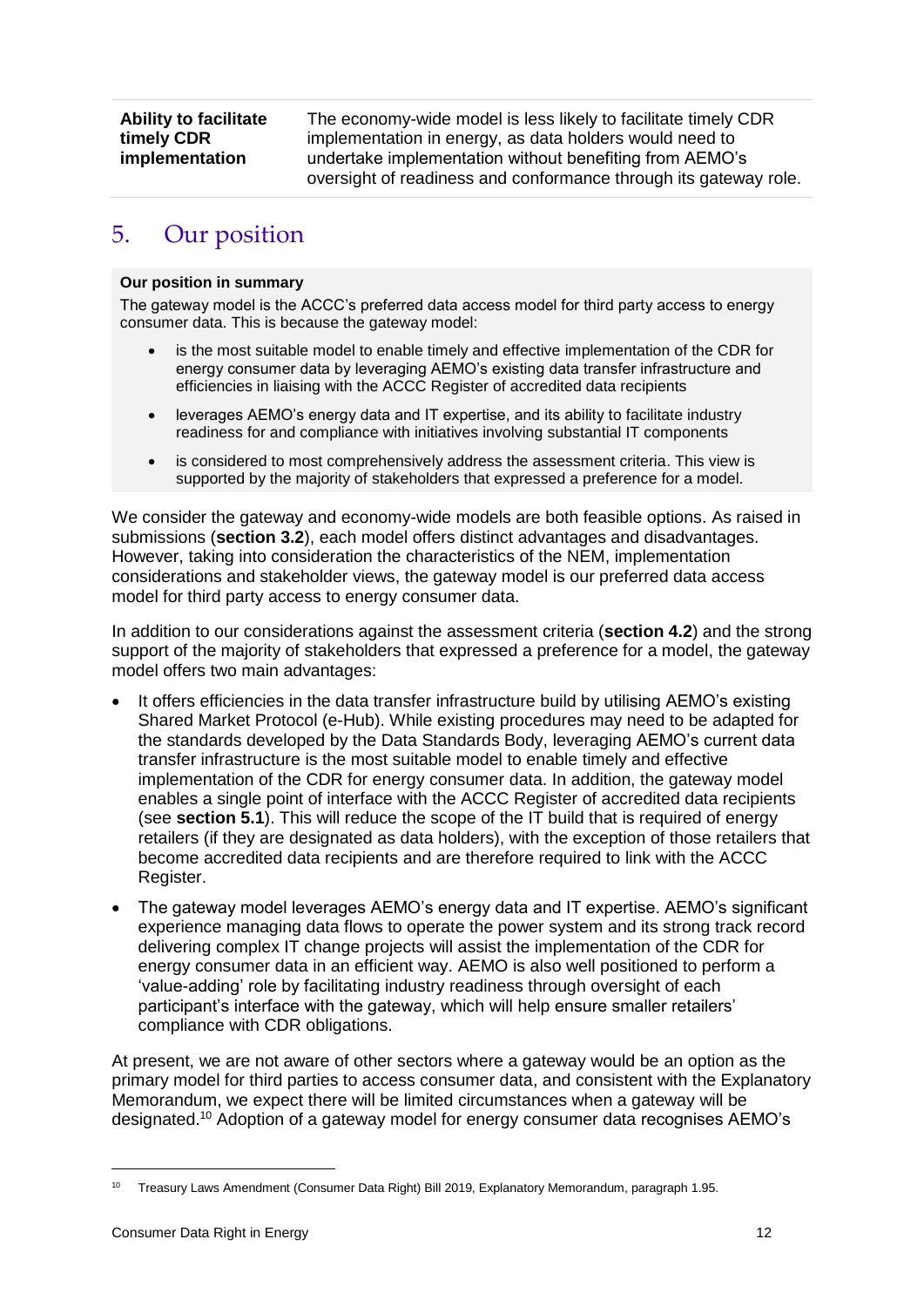current functions in the NEM as a centralised market 'clearing house' and market operator, and its expertise in energy data.

We acknowledge the addition of a gateway adds a layer of complexity to be dealt with in the development of the CDR rules and data standards, to ensure interoperability with the broader CDR ecosystem. While the gateway model proposes to leverage existing AEMO infrastructure via the Shared Market Protocol, energy industry participants should expect that the CDR requirements for providing data to the gateway will differ from the current protocols and processes used by the energy industry in business-to-business transactions. Relevant requirements will be established in the CDR rules and standards developed respectively by the ACCC and the Data Standards Body in consultation with stakeholders.

If designed and implemented consistently with the objectives of the CDR, we do not consider a gateway to be a barrier to interoperability, and are committed to ensuring the technical solution supports this. To this end, we will commence a review of the gateway's operation three years after the CDR's commencement in energy. The review of the gateway will have regard to the other sectors within the CDR at that time, to ensure the gateway is giving effect to interoperability and economy-wide reform.

Adopting the gateway model will also likely require changes to the NEM regulatory framework. Any required changes will be overseen by the COAG Energy Council.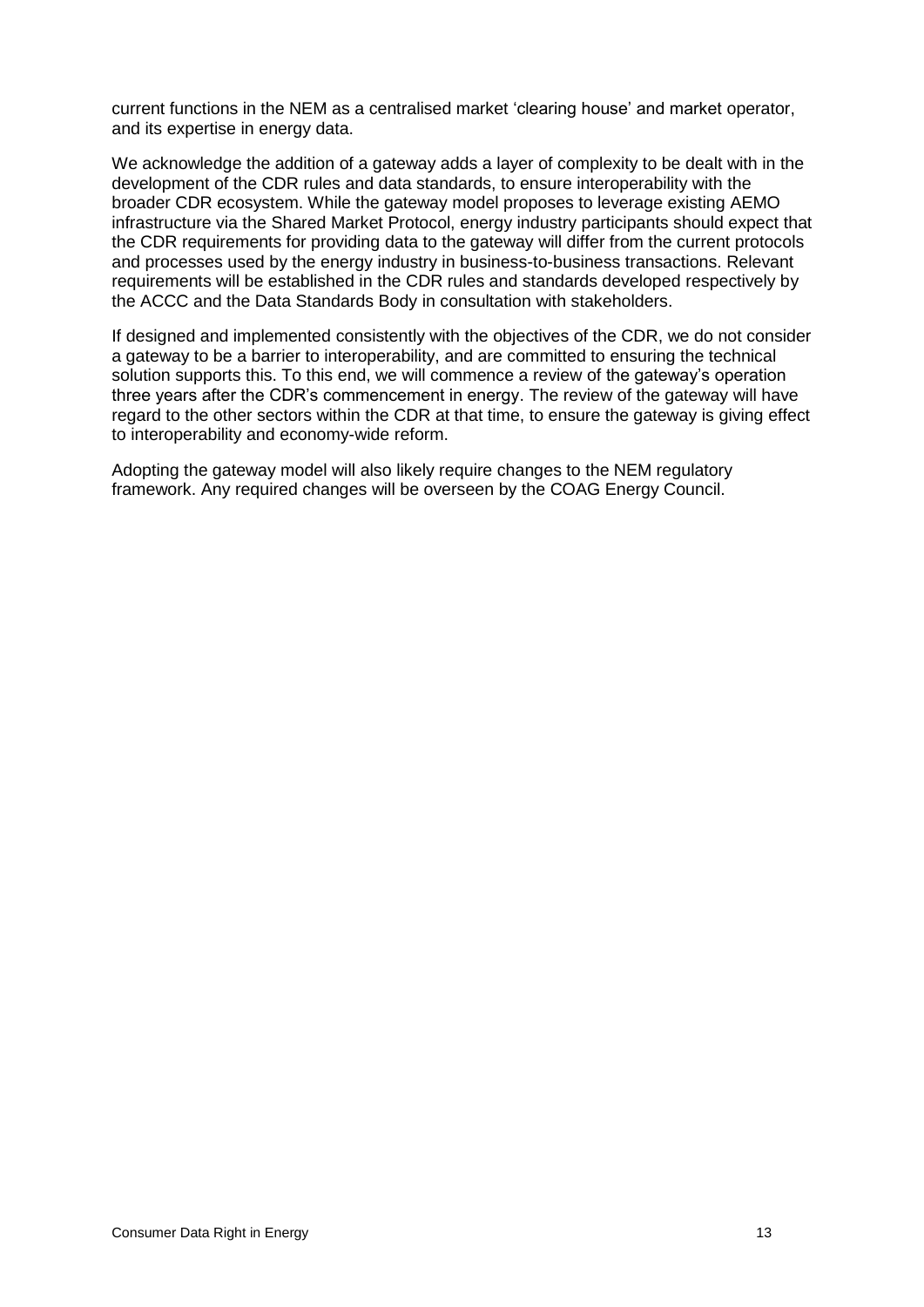## <span id="page-15-0"></span>5.1. The gateway model

**Figure 1: High-level transaction flow including the ACCC Register (third party access)**



- 1. The consumer consents to an ADR obtaining their data.
- 2. The ADR contacts the gateway, seeking to access the consumer's data.
- 3. The gateway authenticates the ADR using data previously obtained from the ACCC's Register.
- 4. The gateway identifies which data holder(s) hold the consumer's data and provides transaction details to them
- 5. The process of authentication and authorisation occurs in accordance with any requirements in the CDR energy rules. The gateway's role in this process is to be determined.
- 6. The consumer's data is shared with the ADR via the gateway.

The consultation paper provided a high-level description of how we envisaged a gateway model would work, including AEMO's dual roles as gateway for the data it does not hold, and as data holder for the data it does. The consultation paper noted that under the gateway model:

*AEMO would source CDR data that it does not already hold from data holders and act as a pipeline for the provision of that data to accredited data recipients. To the extent that AEMO is designated as a data holder for any of its own data holdings (for*  example, NMI standing data, and NEM interval metering data), it would not be acting *as a gateway in the sharing of this data with accredited data recipients, and it would be subject to the CDR obligations imposed on data holders. These obligations are more extensive than the obligations that apply to designated gateways.* 

*If AEMO is designated as a gateway for NEM data holdings, but not designated as a data holder, the gateway will be required to direct data requests to the relevant retailer(s) (or other entities designated as data holders, for example distributors), and*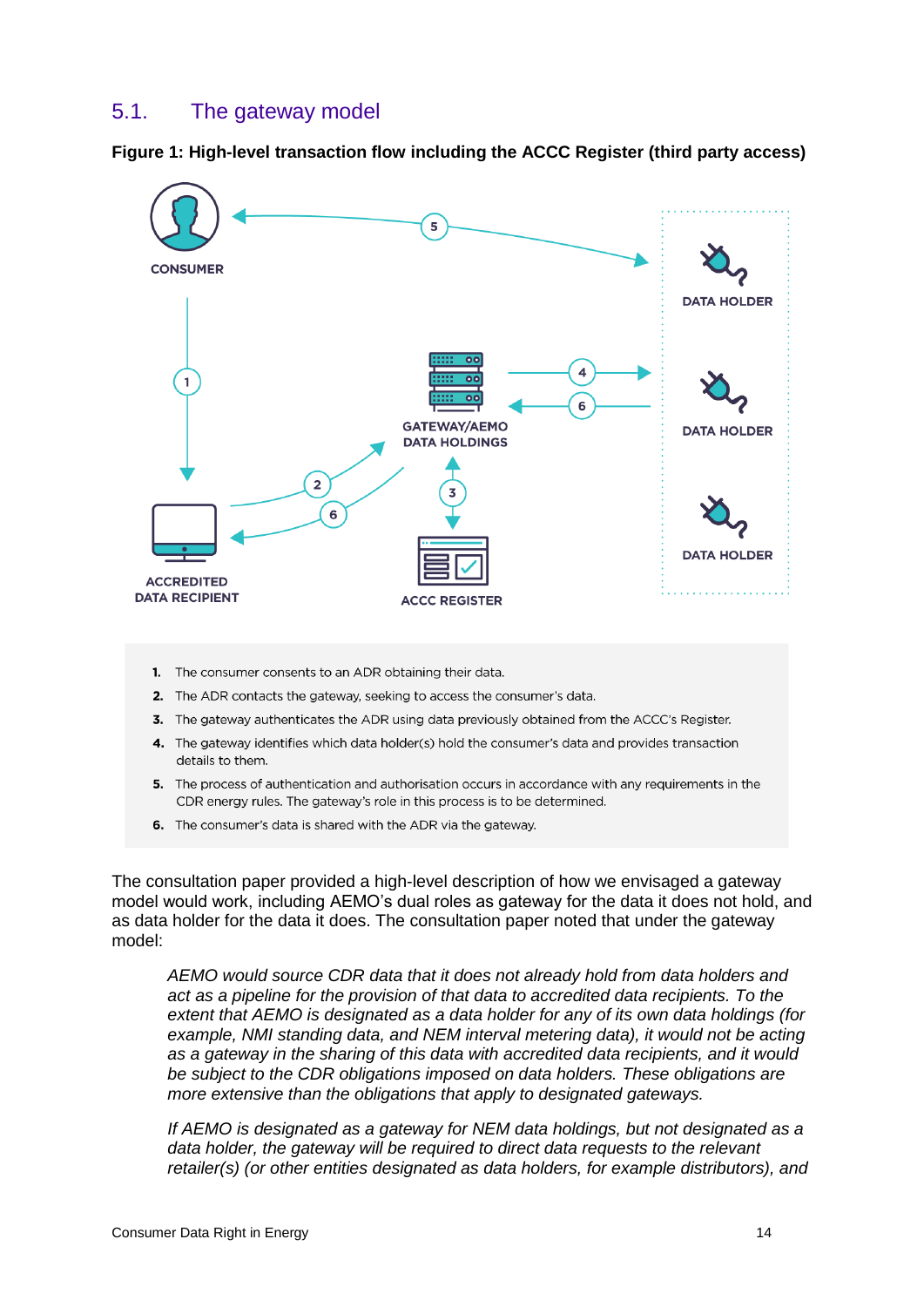*co-ordinate the CDR authorisation process. This may require a consumer to authorise the sharing of their data by more than one data holder, or it may be that a form of central authorisation could streamline this process. AEMO would then package the data from the data holder(s) and deliver the data to the accredited data recipient. To the extent that AEMO is designated as a data holder for any of its data holdings, this data could be delivered through the same transaction, but as noted above, AEMO would not be acting as a gateway in this context and would be subject to the CDR obligations that apply to data holders.*<sup>11</sup>

This paper provides our position to adopt the AEMO gateway data access model as described above for the reasons outlined in **sections 4.2 and 5**. We are eager for consumers to be able to use the CDR to share their data with trusted third parties as soon as is feasible. To do this, we look forward to working with stakeholders to determine the most appropriate authorisation and authentication models utilising the gateway, and the consequent interaction of the gateway with the ACCC Register.

**Figure 1** provides a high-level overview of the flows we envisage will occur once the AEMO gateway and accredited data recipients have been entered into and have obtained each other's details from the ACCC Register.

## <span id="page-16-0"></span>6. Next steps and interactions with other CDR work

We are working to ensure the implementation of the CDR in energy follows closely after implementation in the banking sector. Having now reached our position on the preferred data access model, we will continue to engage closely with stakeholders to implement the gateway so that consumers can realise the benefits of the CDR.

As noted in **section 5.1**, we will work to resolve a number of matters flowing from our position to adopt the gateway model. As an immediate next step, we will consider how best the gateway can contribute to the most appropriate authorisation and authentication models for the sharing of energy consumer data. For example, the gateway could be used to either conduct or co-ordinate the authentication and authorisation process, by providing a centralised platform that can be used for this purpose. That is, where more than one party holds the data that is being sought, the gateway could direct the consumer's current retailer to conduct the authentication and authorisation process, ensuring that the sharing of all relevant data is authorised through a single process.

We note the concerns raised by stakeholders in submissions and at the forum on data access models in March 2019 about ensuring appropriate models for authorisation and authentication are implemented.<sup>12</sup> As flagged at the forum, we will publicly consult on the proposed authorisation and authentication framework. We encourage interested parties to stay informed about this consultation process and other CDR work by subscribing to our CDR newsletter via the ACCC website.<sup>13</sup>

The adoption of the gateway model and subsequent decisions about appropriate authorisation and authentication models impact directly on our ongoing work in developing CDR rules, the Register and, more broadly, on the Treasury's consultation on data holders and priority data sets and the designation instrument itself. These work streams and their interactions with implementing the CDR for energy data sets are discussed in **sections 6.1 to 6.3**.

<sup>&</sup>lt;sup>11</sup> ACCC, *Consumer Data Right in Energy, Consultation paper: data access models for energy data, pp. 26-27.* 

<sup>12</sup> ACCC, *Consumer Data Right in Energy, Data access models consultation forum*, Sydney, 18 March 2019, [www.accc.gov.au/system/files/CDR%20-%20Energy%20data%20access%20models%20-%20Forum%20summary%20-](https://www.accc.gov.au/system/files/CDR%20-%20Energy%20data%20access%20models%20-%20Forum%20summary%20-%2018%20March%202019.pdf) [%2018%20March%202019.pdf,](https://www.accc.gov.au/system/files/CDR%20-%20Energy%20data%20access%20models%20-%20Forum%20summary%20-%2018%20March%202019.pdf) p. 4.

<sup>13</sup> Please visi[t www.accc.gov.au/media/subscriptions/consumer-data-right-updates](https://www.accc.gov.au/media/subscriptions/consumer-data-right-updates) to subscribe to the CDR newsletter.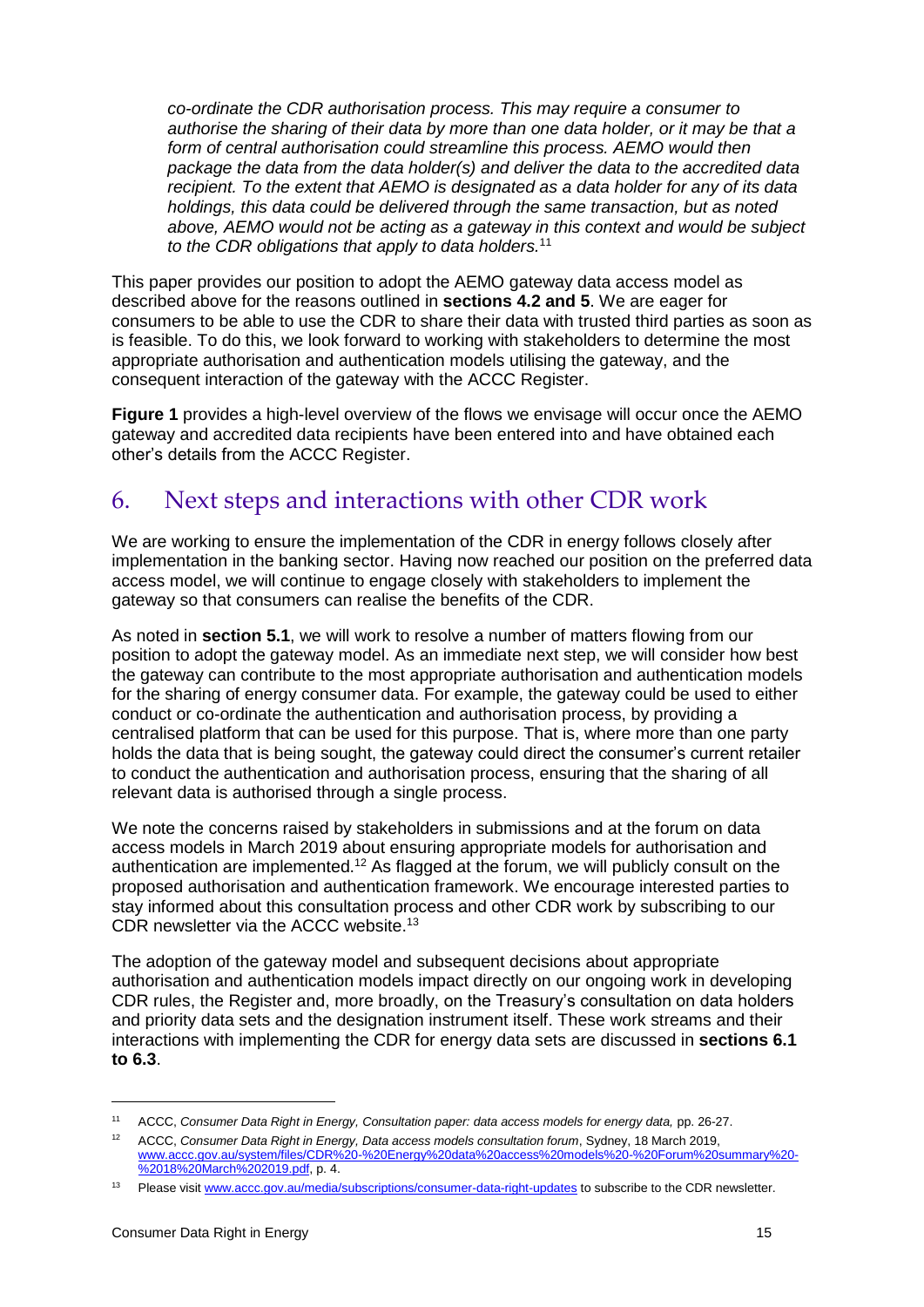On timing more generally, in supporting the Australian Government's intention to include energy data in the CDR, the COAG Energy Council's meeting communique of December 2018 noted the intention for this to commence for NEM priority data sets in the first half of 2020.<sup>14</sup> This timeframe was predicated on passage of the CDR legislation during the first half of 2019 and pre-dated changes to the implementation timetable for the banking sector announced by the Treasurer on 21 December 2018. <sup>15</sup> As the Treasury Laws Amendment (Consumer Data Right) Act 2019 received Royal Assent on 12 August 2019, consultation is required on the scope and content of the initial designation instrument, and our preferred data access model will necessitate some changes to NEM regulatory frameworks, we recognise that this timeframe is not achievable. We will work with the energy industry and AEMO on a range of issues, including IT readiness, prior to recommending a revised implementation timetable. We will release an energy CDR implementation timetable to stakeholders later in 2019.

## <span id="page-17-0"></span>6.1. Development of CDR rules

In March 2019, the ACCC published exposure draft rules for the CDR. The draft rules have been developed on the basis that rules will apply across sectors to the extent possible but with sector specific rules (and modifications to the general rules) included in Schedules to the rules. The exposure draft rules had a focus on their appropriateness for the banking sector, being the first sector for which the CDR is being rolled out. Consultation on the exposure draft rules closed on 10 May 2019. Stakeholder views are being taken into account in preparing the next draft of the rules, with a view to making the rules as soon as possible given the legislation has now commenced.

As part of the implementation process for the energy sector, we will conduct public consultation on amendments to the rules to extend the CDR to the energy sector. To feed into this consultation, we will undertake work over the coming months to identify the issues requiring energy-specific rules. This work includes determining appropriate authorisation and authentication models, and external dispute resolution mechanisms. Wherever possible, we will adopt an economy-wide approach to the rules, and this is likely to necessitate some changes to existing data transfer processes and protocols used in the NEM.

## <span id="page-17-1"></span>6.2. Development of ACCC Register

The Register will list the entities accredited to receive data under the CDR (accredited data recipients) and the entities that hold data within the scope of the CDR (data holders). It will be the source of truth for these entities to discover information about each other, so that data can be transferred from data holders to accredited data recipients. The Register is being developed for the commencement of the CDR, which enables banking data sets to be the first CDR data sets to be shared.

As with the CDR rules, the development of the Register will need to accommodate a gateway as the data access model for energy consumer data sets. Decisions on the authorisation and authentication models will also need to be considered in conjunction with the Data Standards Body. The ACCC will consult on developing the Register to deal with these issues.

<sup>14</sup> COAG Energy Council, *Meeting Communique*, 19 December 2018, [coagenergycouncil.gov.au/sites/prod.energycouncil/files/publications/documents/21st%20COAG%20Energy%20Council%](http://coagenergycouncil.gov.au/sites/prod.energycouncil/files/publications/documents/21st%20COAG%20Energy%20Council%20Communique.pdf) [20Communique.pdf,](http://coagenergycouncil.gov.au/sites/prod.energycouncil/files/publications/documents/21st%20COAG%20Energy%20Council%20Communique.pdf) p. 2.

<sup>15</sup> The Hon Josh Frydenberg MP, Treasurer of the Commonwealth of Australia*, Consumer Data Right Rules, Standards & Timeline*, media release, 21 December 2018, [http://jaf.ministers.treasury.gov.au/media-release/077-2018/.](http://jaf.ministers.treasury.gov.au/media-release/077-2018/)